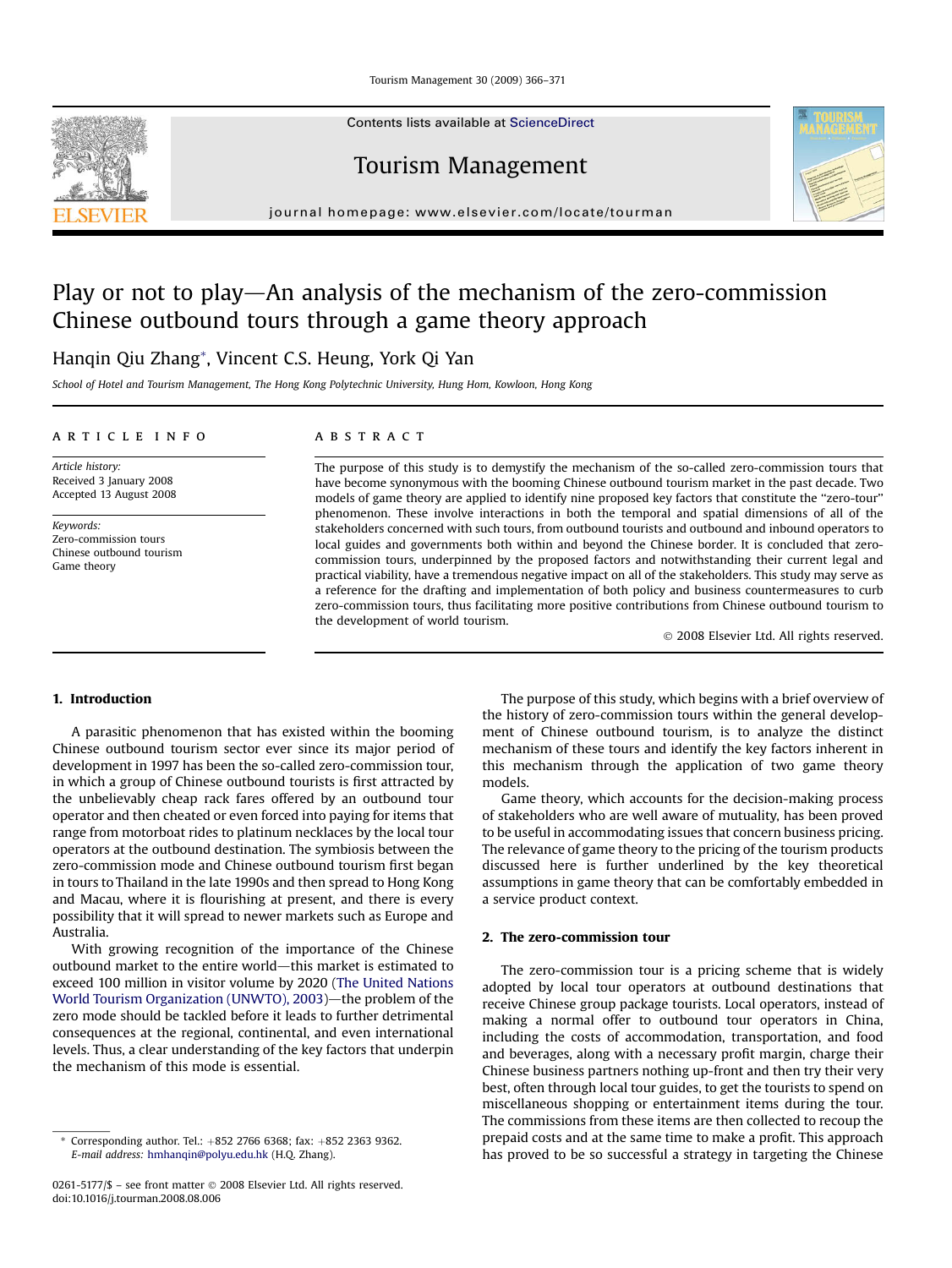outbound market that in many cases the extreme ''minuscommission'' mode is quite prevalent. In this mode, the outbound operators charge the local operators a certain fee for every customer solicited. Thus, the key feature of zero-mode tours, in comparison with normal tours, lies in the direction of the cash flow among the parties concerned, as is illustrated in Fig. 1. The fares paid by the guests diverge both spatially and temporally, and there is no flow-or even a reverse flow-between the wholesaler (the local operator) and the retailer (the outbound operator). For tourists, the zero-commission tour is best identified by a dual impression of pull and push factors, namely the unbelievably cheap rack prices offered by outbound operators to pull potential guests into purchasing the tour on the one hand—in most cases, tourists are charged only the cost of the airfare and visa application fees—and, on the other hand, the endless persuasion from local guides during the tour that pushes guests into participating in additional paid activities, particularly shopping for a wide range of luxury items such as jewelry, watches, and cosmetic products.

The zero-commission mode has seen a concomitant pace of development with that of Chinese outbound tourism in general, in both temporal and spatial terms [\(Jia, He, & Cui, 2006; Xu, 2004\)](#page--1-0). What is interesting to note is that the crack down on such tours by Chinese tourism authorities around 2000, although it led to a steep decrease in their incidence, also precipitated an even steeper drop in the total number of visitors to the outbound destinations ([Yang &](#page--1-0) [Zhou, 2005](#page--1-0)). Such causality between the zero mode and total visitation was further seen in the period following the Severe Acute Respiratory Syndrome (SARS) epidemic from mid-2003 until the present. Although this mode is still primarily concentrated in traditional outbound destinations for mainland Chinese tourists, such as Thailand, Singapore, Malaysia, Hong Kong and Macau, it is now rapidly penetrating into new destinations, such as Australia, Japan and Europe. The term ''ripple effect,'' which was used by [Zhang and Heung \(2001\)](#page--1-0) to describe the general development pattern of Chinese outbound tourism, seems to apply perfectly to the geographic rampancy of zero-commission tours.

#### 3. Game theory

Game theory is a branch of economic theory that is related to the study of decision-making: several stakeholders must make choices that potentially affect one another's interests, and the key issue is the equilibrium status at the point at which none of the stakeholders can make any unilateral decision to become better-off ([Myerson, 1991\)](#page--1-0). The key concept in game theory is the interactivity of the decision-making processes among all of the stakeholders. The strategies adopted by one stakeholder have not only been influenced by, but also influence, those made by the others. This interactivity goes one step further than traditional microeconomic thought in which the decision-making process of an individual who is seeking utility maximization is determined only by given and



static factors such as price and personal income [\(Rasmusen, 2001\)](#page--1-0). By emphasizing the interdependency of the decision-making processes among all of the parties concerned, game theory adds an extra factor, that of the choices made by others, to the list of determinants that influence the decision-making process of each individual. In this sense, game theory is primarily focused on decision-making under mutual external economic conditions ([Nasar, 1998\)](#page--1-0).

In general, the five key components of the various models derived from game theory include the Player, the Action, the Sequence, Information, and Utility ([Gibbons, 1992](#page--1-0)). The player is the stakeholder who makes the decision in the game, and here a player may be interpreted as an individual or a group of individuals making a decision [\(Turocy & von Stengel, 2002](#page--1-0)). The action refers to the combination of the temporal and spatial arrangements of the strategies adopted by the player. The sequence indicates the order and repetition of the strategies initiated by the players when multiple players are involved in the game. Information relates to the messages available to each player that may influence the final equilibrium of the game. This factor is regarded as crucial, with the extent of the access to and the accuracy of the information obtained having a very big say in determining who the dominant players of the game are [\(Binmore, 1991](#page--1-0)). The final component, utility, has a similar meaning to its counterpart in traditional microeconomics: the payoff or profit that reflects the desirability of a particular outcome to a player. It is worth noting that in game theory the expected utility to a player is usually weighted with the respective probabilities of the strategies that may be adopted [\(Fudenberg & Tirole, 1991](#page--1-0)).

Three basic assumptions underlie the key components mentioned above, upon which some of the categorizations of the game can be made and its applications in the real world elicited. First, an important assumption is that all of the players in the game are rational, which means that each player pursues the welldefined exogenous objectives that are most preferable to him or her, based on his or her knowledge and/or expectations of the behavior of the other players [\(Dixit & Nalebuff, 1991\)](#page--1-0). It is on this assumption that a game can be divided into two branches, namely, a cooperative game, in which the sets of possible actions of individual players are jointly made with others, and a non-cooperative game, in which individual players make decisions separately based on their own interests. It should be further noted that cooperation can and often does arise in non-cooperative models in situations in which the players find that being in a coalition is in their own best interests ([Turocy & von Stengel, 2002](#page--1-0)). Second, in terms of the sequence, the game can be further classified into a static game, in which the players take simultaneous actions, or a dynamic or repetitive game, in which the actions are taken in sequenced orders. A strategic or normal form is introduced to study a static game, whereas an extensive form, or a game tree, is applied in dynamic game research. Finally, turning to the information component, a game can be categorized into a perfect information game, in which any player at the point of making a decision possesses complete knowledge of the moves of the other participants, and an imperfect game, in which the players are not well informed of one another's actions.

With its strategic perspective, realistic analytical system, and powerful mathematical supporting models and tools, game theory has been widely applied in many microeconomic fields, particularly in pricing issues between competitors and in customer-manufacturer interactions covering a wide range of products-from disposable bottles to home appliances and communication gadgets. The mainstream recognition of game theory in modern microeconomics is best testified by the conferment of the Nobel Prize in Economic Sciences to scholars in this area in 1994, 1996, and 2005. With its unique strength in formulating, structuring, analyzing, Fig. 1. The directions of cash flow in the normal and zero modes. source: [Jia \(2004\)](#page--1-0). and, finally, understanding scenarios at the strategic level, game